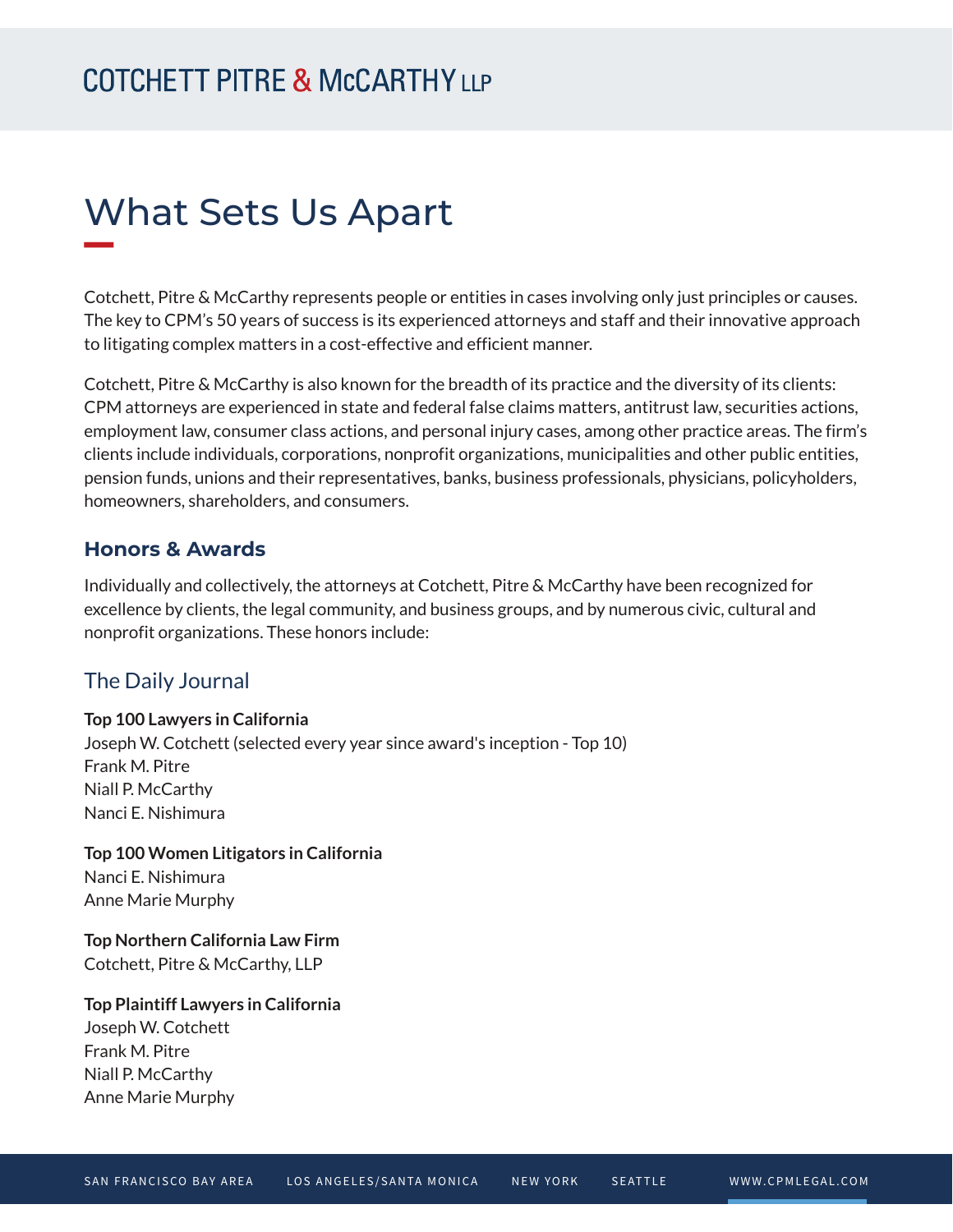WHAT SETS US APART

**Top 40 Under 40** Justin T. Berger

**William Company** 

**America's Top 100 Attorneys** Joseph W. Cotchett - Lifetime Achievement

**Awards for Various Legal Cases**

### California Lawyer

**Attorney of the Year (CLAY)** Justin T. Berger and Niall P. McCarthy

#### Best Lawyers

**Personal Injury Lawyer of the Year for the San Francisco Bay Area** Frank M. Pitre

### The National Law Journal

**"Plaintiff's Hot List"** Cotchett, Pitre & McCarthy, LLP has been repeatedly recognized as a law firm on the cutting edge of litigation.

**Top 100 Verdicts in the United States**

**Litigation Boutique Top 10 List**

**Elite Trial Lawyers**

# California Judicial Counsel

**Stanley Mosk Defender of Justice Award** Niall P. McCarthy

# Consumer Attorneys of California

**Consumer Attorney of the Year** Joseph W. Cotchett - Winner (2019) Frank M. Pitre - Winner (2013)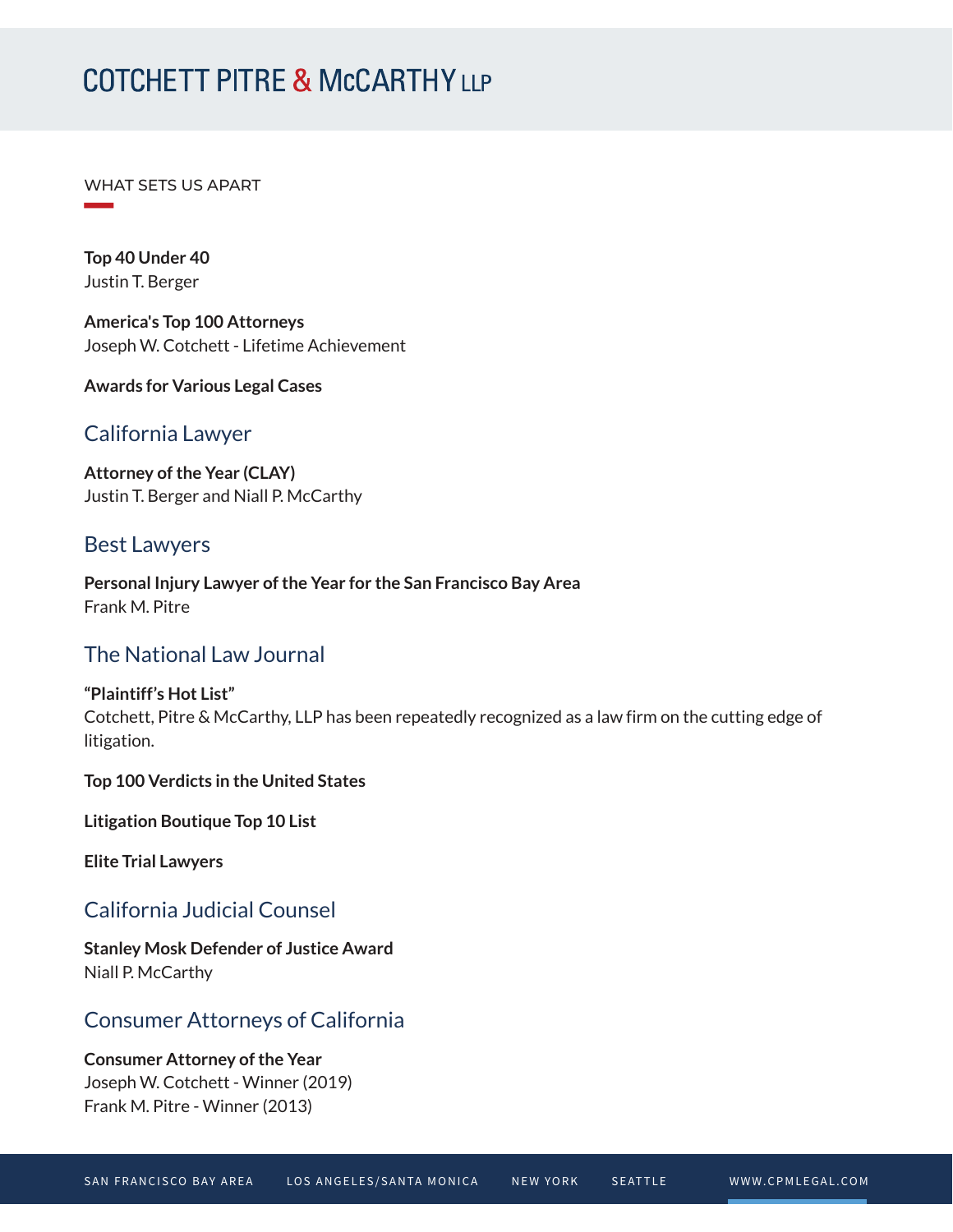WHAT SETS US APART

**William Company** 

Frank M. Pitre - Finalist (2000, 2004, 2011) Niall P. McCarthy - Finalist (2005, 2011) Mark C. Molumphy - Finalist (2014) Justin T. Berger - Winner (2019) Justin T. Berger - Finalist (2008 and 2011) Anne Marie Murphy - Finalist (2008)

**Consumer Advocate Award** Joseph W. Cotchett

**Edward I. Pollock Award** Frank M. Pitre

**Presidential Award of Merit** Joseph W. Cotchett Niall P. McCarthy

Anne Marie Murphy

# Super Lawyers and San Francisco Magazine

#### **Super Lawyers - Northern California**

Joseph W. Cotchett (Top 10 & Selected No. 1 over various years) Frank M. Pitre (Top 10) Niall P. McCarthy (Top 100) Mark C. Molumphy (Top 100) Nanci E. Nishimura Anne Marie Murphy (Top 50 Women Northern California) Justin T. Berger Adam J. Zapala

# Who's Who Legal 100 List

Joseph W. Cotchett

### The Recorder

**Top 50 California Lawyers Under 10 Years of Practice** Justin T. Berger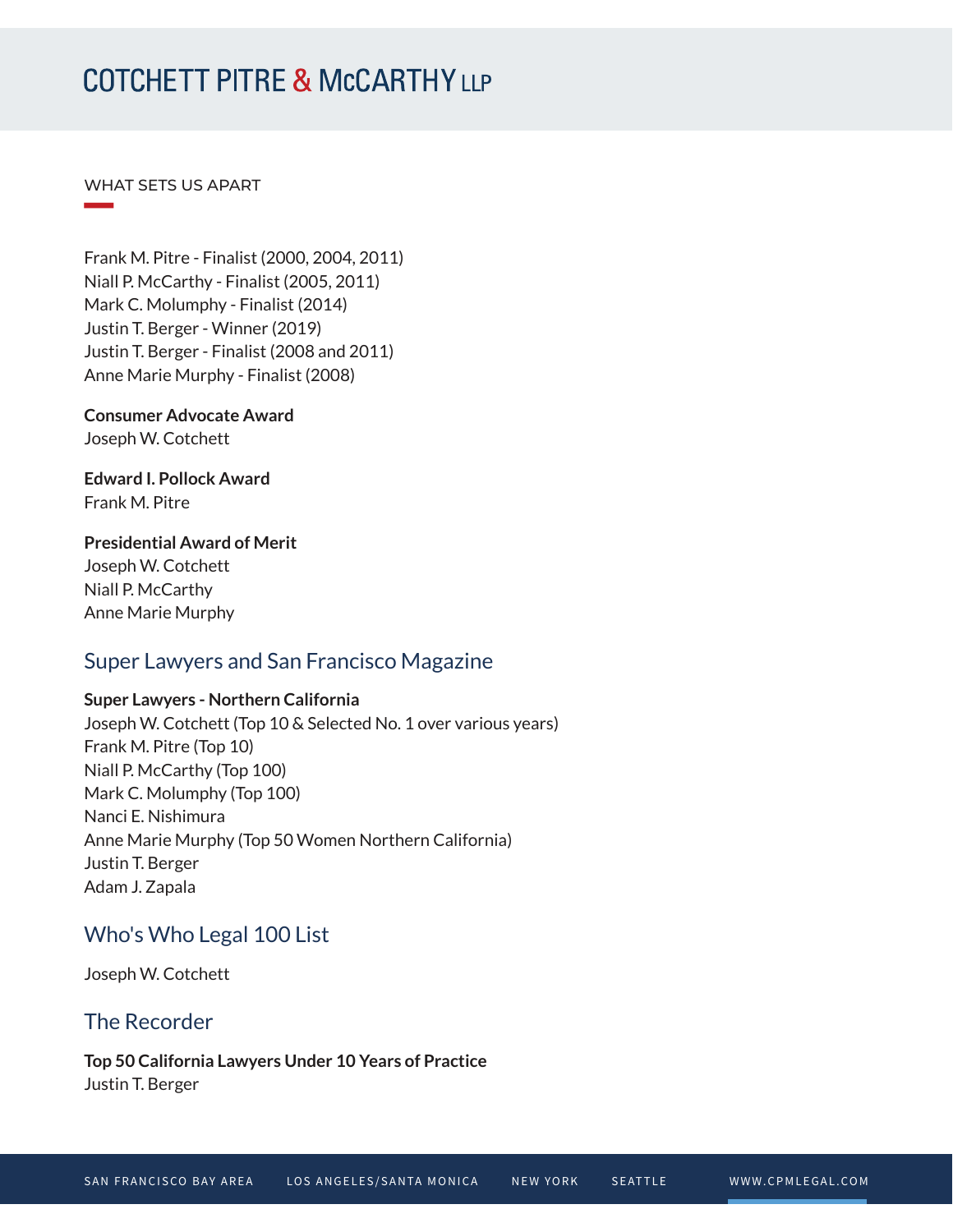WHAT SETS US APART

**William Company** 

**Lawyer on the Fast Track** Justin T. Berger

# Top 100 Bet-The-Company Litigators

Joseph W. Cotchett

# Chambers USA

**America's Leading Lawyers for Antitrust** Joseph W. Cotchett

### Law 360

**Top Antitrust Firm** Cotchett, Pitre & McCarthy, LLP

**Titan of the Plaintiffs Bar** Joseph W. Cotchett

### US News & World Report

Cotchett, Pitre & McCarthy, LLP (Best Lawyers)

### American Antitrust Institute

**Antitrust Enforcement Award** Elizabeth T. Castillo

### Committee for Green Foothills

**Nature's Inspiration Award** Joseph W. Cotchett

### Environmental Leadership by the National Audubon Society

**Lufkin Prize** Pete N. McCloskey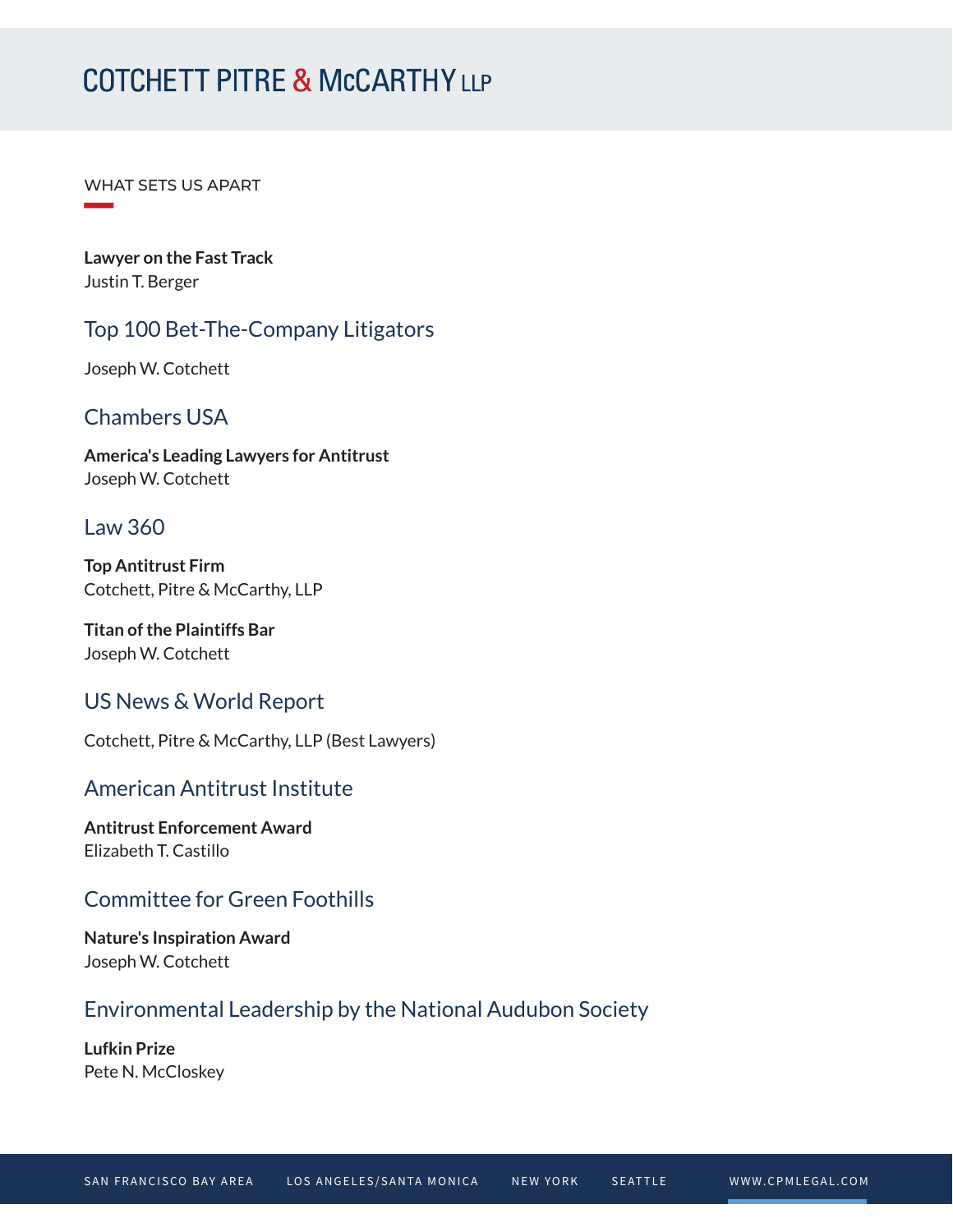WHAT SETS US APART

# American Jewish Committee

Joseph W. Cotchett - Learned Hand Award

#### Lawdragon

**William Company** 

**500 Leading Lawyers in America** Joseph W. Cotchett Frank M. Pitre Niall P. McCarthy

**Trial Lawyer Hall of Fame** Joseph W. Cotchett

# Peninsula Coalition

**Lifetime Achievement Award** Niall P. McCarthy

### Public Justice

**Trial Lawyer of the Year** Joseph W. Cotchett - Winner Frank M. Pitre - Finalist

### San Francisco 7x7 Magazine

Cotchett, Pitre & McCarthy, LLP (Bet the Company Litigation)

### State Bar of California

**Wiley W. Manuel Pro Bono Services Certificate** Julie L. Fieber

# ABC 7/KGO TV

**Profiles of Excellence Award** Niall P. McCarthy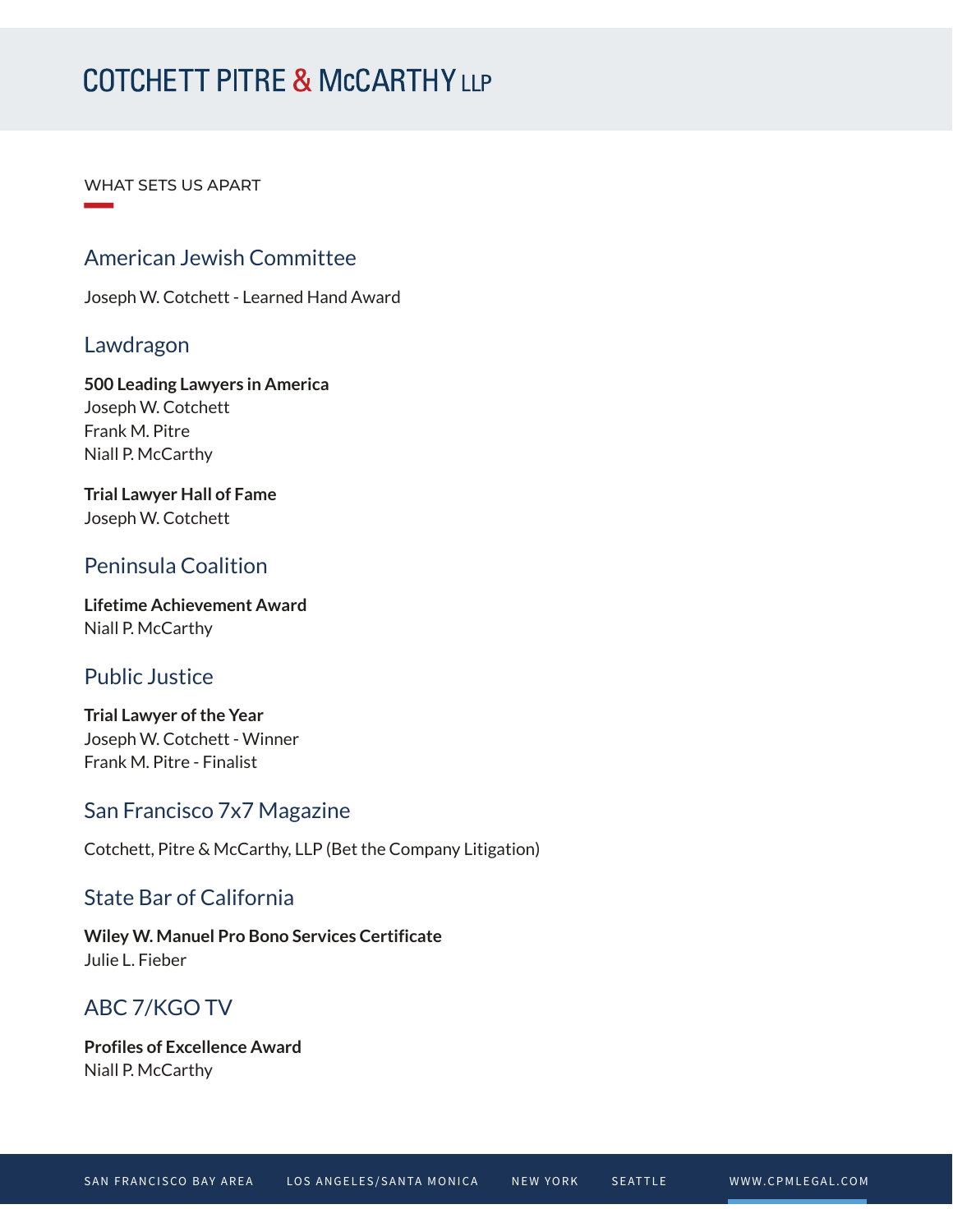WHAT SETS US APART

**William Company** 

# Jack Berman Advocacy Center of the American Jewish Congress

**Community Service Award** Mark C. Molumphy

### San Mateo County Trial Lawyers Association

**Trial Lawyer of the Year** Niall P. McCarthy

### San Mateo County Chamber of Commerce

**Frances Bohannon Nelson Legacy Award** Joseph W. Cotchett

### San Mateo County Bar Association

**Barrister of the Year Award** Justin T. Berger

**James M. Dennis Memorial Award** Pete N. McCloskey

**William Nagle, Jr. Memorial Award** Niall P. McCarthy

### St. Anthony Foundation

**Father Alfred Boeddeker Award** Joseph W. Cotchett

# American Italian Bar Service Award

Frank M. Pitre

### Swords to Plowshares

**Community Hero Award** Pete N. McCloskey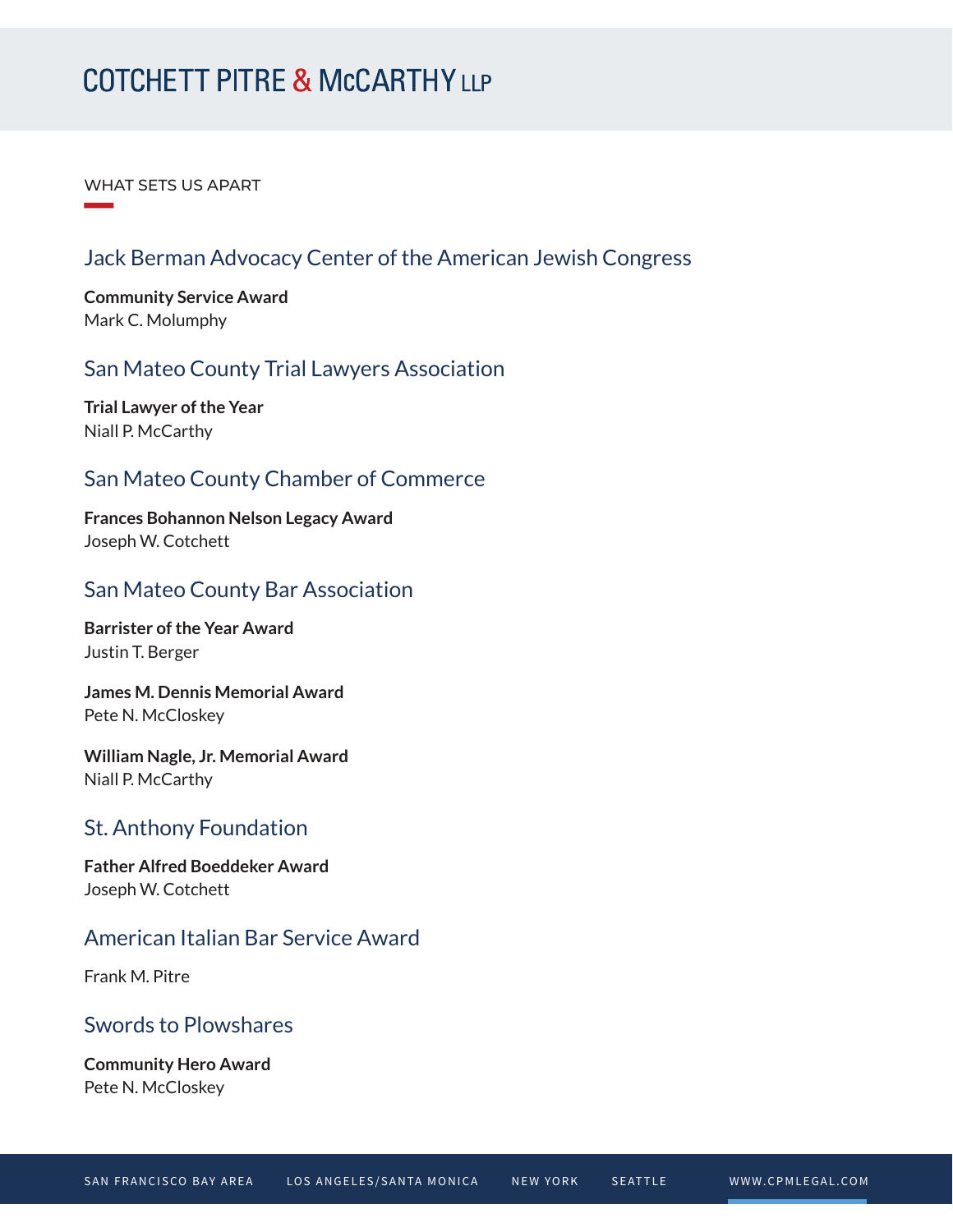WHAT SETS US APART

# San Francisco Italian-American Bar Association

**Lawyer of the Year** Frank M. Pitre

**William Company** 

# Golden State Antitrust Institute

**Antitrust Lawyer of the Year** Joseph W. Cotchett

**San Mateo Bar Association Diversity Award** Joseph W. Cotchett (First Honoree)

# Irish Voice

**Irish Legal 100** Niall P. McCarthy Mark C. Molumphy Anne Marie Murphy

# San Francisco Trial Lawyers Association and Public Justice

**Trial Lawyers of the Year** Joseph W. Cotchett

### National Trial Lawyers

**Top 40 Under 40** Eric J. Buescher

# American Antitrust Institute

**Outstanding Antitrust Litigation Achievement by a Young Lawyer** Elizabeth T. Castillo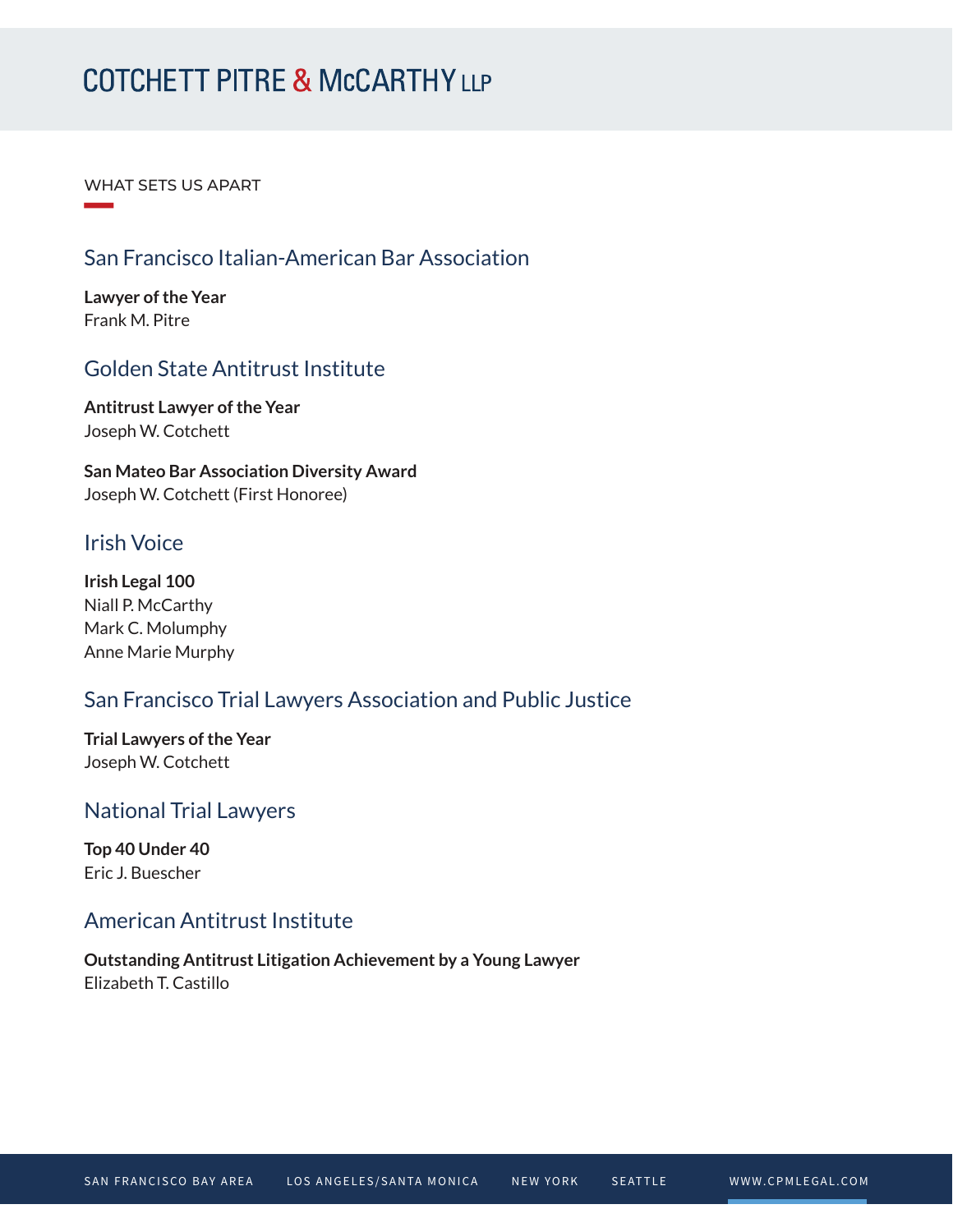WHAT SETS US APART

**William Company** 

# San Francisco Chapter of the American Board of Trial Advocates

**American Board of Trial Advocates Chapter of the Year** Frank M. Pitre

### Pacific Century Institute's Building Bridges Award

Pete N. McCloskey

#### Lex Machina

**Busiest Antitrust Firm** Cotchett, Pitre & McCarthy (2013-2017)

### Santa Clara Law School

**Santa Clara Law Amicus Award** Joseph W. Cotchett

**Community Award** Niall P. McCarthy

### Consumer Watchdog

**Lifetime Legal Achievement Award** Frank M. Pitre (2018)

### Western Center on Law and Poverty

Julie L. Fieber (2018)

### AV Rated by Martindale-Hubbell

### Notre Dame de Namur University

**Community Spirit Award** Joseph W. Cotchett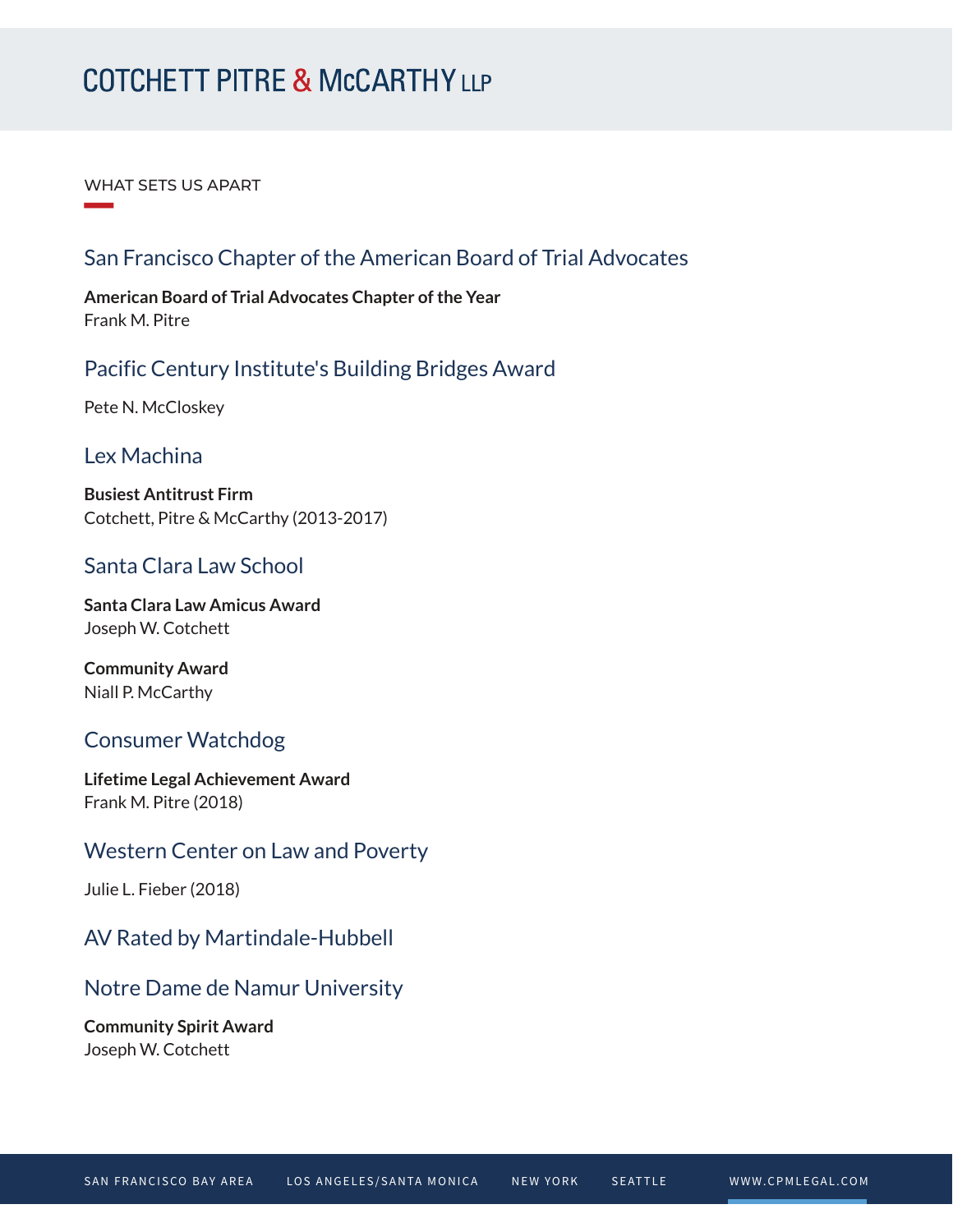WHAT SETS US APART

**William Company** 

### **Acknowledgments**

The law firm has been singled out for praise by various courts, judges and clients. The following are just a few of the acknowledgements:

"*This settlement is extraordinary in that every single dollar of the cash funds will go to class members. It is extraordinary in that the claimants will receive 100 percent of the value of their claims, not as measured by the Court, not as measured on a litigated basis, but as measured by plaintiffs' own experts.*"

- Judge of the U.S. District Court

"*The Cotchett firm, in particular, has appeared before the court in other actions, and the performance of its attorneys to date in this and in other cases is a testament to the ability of these attorneys.*"

- Judge of the U.S. District Court

"*This court has had the distinct pleasure of having the parties in this case represented by some of the finest attorneys not only in this state but in the country." Cotchett, Pitre & McCarthy has "well reputed experience in [consumer fraud] litigation*."

- Judge of the U.S. District Court

"*I have a lot of experience in this kind of litigation"… [and] "the lawyers, many of whom I am personally familiar with, are top notch lawyers who have provided excellent representation.*"

- Judge of the Superior Court

"*The attorneys… displayed truly exceptional levels of skill and tenacity.*"

- Judge of the U.S. District Court

The California Court of Appeal described CPM as an "*experienced litigation firm that obtained a 'stupendous' result for the [client]*."

*"Thank you so much for all your hard work and expertise on my behalf. You have helped to make my life and future easier! I really appreciate all you did for me and my wife, I would absolutely recommend you to family and friends. "*

*-* Client